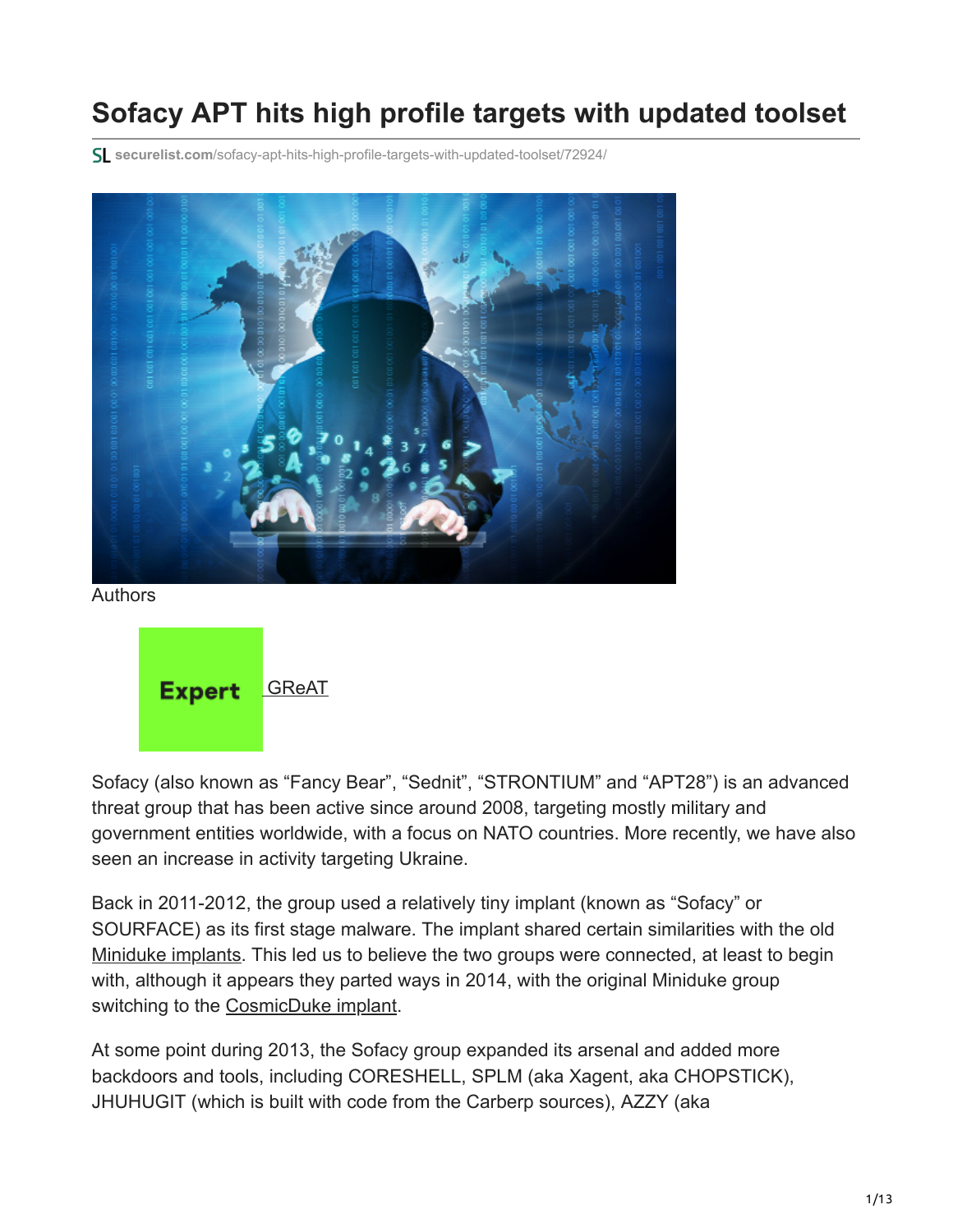ADVSTORESHELL, NETUI, EVILTOSS, and spans across four to five generations) and a few others. We've seen quite a few versions of these implants and they were relatively widespread for a time.

#Sofacy group has been active since 2008, targeting mostly military and government entities in NATO countries

[Tweet](https://twitter.com/share?url=https%3A%2F%2Fsecurelist.com%2Fsofacy-apt-hits-high-profile-targets-with-updated-toolset%2F72924%2F&text=%23Sofacy+group+has+been+active+since+2008%2C+targeting+mostly+military+and+government+entities+in+NATO+countries)

Earlier this year, we noticed a new release of the AZZY implant which, at the time, was largely undetected by anti-malware products. We observed several waves of attacks using this version, most recently in October. The new waves of attacks also included a new generation of USB stealers deployed by the Sofacy actor, with the first versions dating back to February 2015, and which appear to be geared exclusively towards high profile targets.

## **Sofacy's August 2015 attack wave**

In the months leading up to August, the Sofacy group launched several waves of attacks relying on zero-day exploits in Microsoft Office, Oracle Sun Java, Adobe Flash Player and Windows itself. For instance, its JHUHUGIT implant was delivered through a Flash zero-day and used a Windows EoP exploit to break out of the sandbox. The JHUHUGIT implant became a relatively popular first stage for the Sofacy attacks and was used again with a Java zero-day (CVE-2015-2590) in July 2015.

While the JHUHUGIT (and more recently, "JKEYSKW") implant used in most of the Sofacy attacks, high profile victims are being targeted with another first level implant, representing the latest evolution of their AZZYTrojan.

Two recurring characteristics of the #Sofacy group are speed and the use of multibackdoor packages

[Tweet](https://twitter.com/share?url=https%3A%2F%2Fsecurelist.com%2Fsofacy-apt-hits-high-profile-targets-with-updated-toolset%2F72924%2F&text=Two+recurring+characteristics+of+the+%23Sofacy+group+are+speed+and+the+use+of+multi-backdoor+packages)

The first versions of the new AZZY implant appeared in August of this year. During a high profile incident we investigated, our products successfully detected and blocked a "standard" Sofacy "AZZY" sample that was used to target a range of defense contractors. The sample used in this attack (md5 A96F4B8AC7AA9DBF4624424B7602D4F7, compiled July 29th, 2015) was a pretty standard Sofacy x64 AZZY implant, which has the internal name "advshellstore.dll".

Interestingly, the fact that the attack was blocked didn't appear to stop the Sofacy team. Just an hour and a half later they had compiled and delivered another AZZY x64 backdoor (md5: 9D2F9E19DB8C20DC0D20D50869C7A373, compiled August 4th, 2015). This was no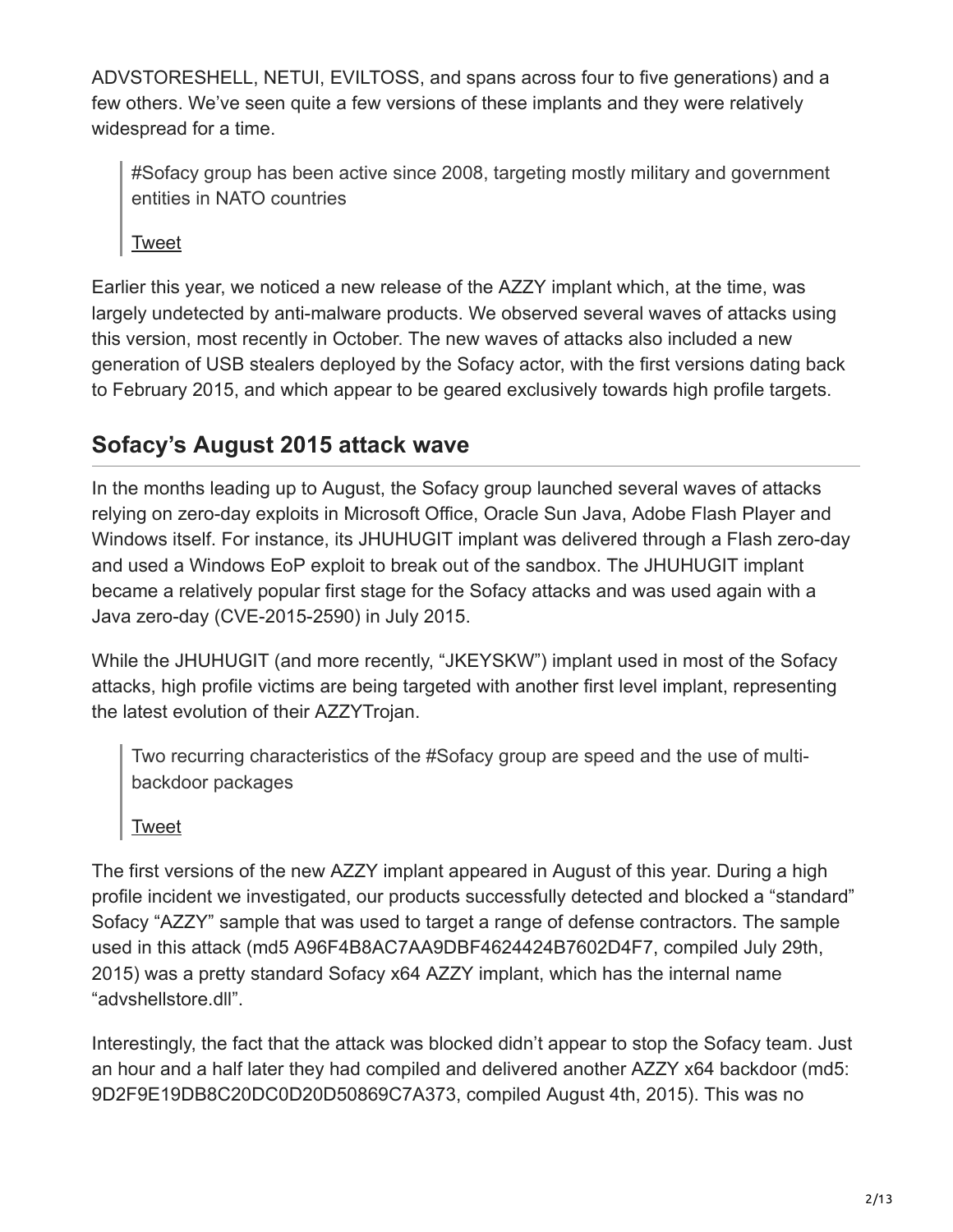longer detectable with static signatures by our product. However, it was detected dynamically by the host intrusion prevention subsystem when it appeared in the system and was executed.



This recurring, blindingly-fast Sofacy attack attracted our attention as neither sample was delivered through a zero-day vulnerability — instead, they appeared to be downloaded and installed by another malware. This separate malware was installed by an unknown attack as "**AppData\Local\Microsoft\Windows\msdeltemp.dll**" (md5:

CE8B99DF8642C065B6AF43FDE1F786A3).

The top level malware, CE8B99DF8642C065B6AF43FDE1F786A3 (named by its authors "msdeltemp.dll" according to internal strings, and compiled July 28th, 2015) is a rare type of the Sofacy AZZY implant. It has been modified to drop a separate C&C helper, (md5: 8C4D896957C36EC4ABEB07B2802268B9) as "**tf394kv.dll**".

The dropped "**tf394kv.dll**" file is an external C&C communications library, compiled on July 24th, 2015 and used by the main backdoor for all Internet-based communications.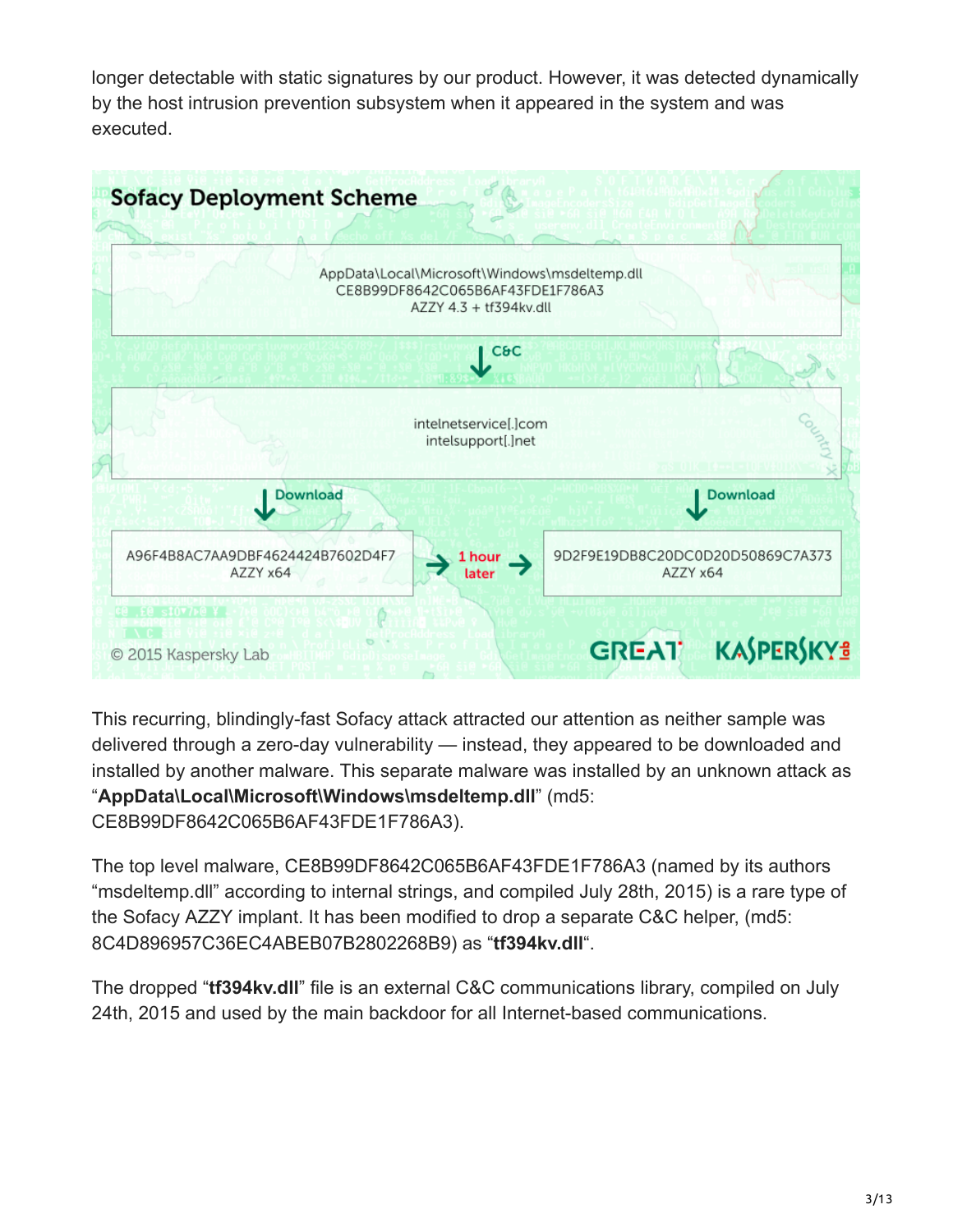

*Decrypted configuration block of the C&C helper library "tf394kv.dll"*

This code modification marks an unusual departure from the typical AZZY backdoors, with its C&C communication functions moved to an external DLL file. In the past, the Sofacy developers modified earlier AZZY backdoors to use a C&C server encoded in the registry, instead of storing it in the malware itself, so this code modularisation follows the same line of thinking.

In addition to the new AZZY backdoors with side-DLL for C&C, we observed a new set of data-theft modules deployed against victims by the Sofacy group. Among the most popular modern defense mechanisms against APTs are air-gaps — isolated network segments without Internet access, where sensitive data is stored. In the past, we've seen groups such as **[Equation](https://securelist.com/equation-the-death-star-of-malware-galaxy/68750/)** and [Flame](https://securelist.com/the-flame-questions-and-answers/34344/) use malware to steal data from air-gapped networks. The Sofacy group uses such tools as well.

The first versions of these new USB stealer modules appeared around February 2015 and the latest appear to have been compiled in May 2015. Older versions of these [USBSTEALER modules were previously described by our colleagues from ESET](http://www.welivesecurity.com/2014/11/11/sednit-espionage-group-attacking-air-gapped-networks/).

One example of the new Sofacy USBSTEALER modules is 8b238931a7f64fddcad3057a96855f6c, which is named internally as msdetltemp.dll.

| Count of sections       | $Tn+01206$                                                                                                    |
|-------------------------|---------------------------------------------------------------------------------------------------------------|
| 5.                      | Machine                                                                                                       |
|                         | Fri May 29 14:20:32 2015                                                                                      |
| Size of optional header | Magic optional neader                                                                                         |
| 00E0                    | <b>ATAR</b>                                                                                                   |
| Linker version          | OS version                                                                                                    |
| 11.00                   | 5.01                                                                                                          |
| Image version           | Subsystem version                                                                                             |
| 0.00                    | 5.01                                                                                                          |
| 00002E93                | Size of code                                                                                                  |
| Entry point             | 00008800                                                                                                      |
| Size of init data       | Size of uninit data                                                                                           |
| 0000C600                | 00000000                                                                                                      |
| Size of image           | Size of header                                                                                                |
| 00019000                | 00000400                                                                                                      |
| Base of code            | Base of data                                                                                                  |
| 00001000                | 0000A000                                                                                                      |
| 10000000                | Console                                                                                                       |
| Image base              | Subsystem                                                                                                     |
| Section alignment       | File alignment                                                                                                |
| 00001000                | 00000200                                                                                                      |
| 00100000/00001000       | 00100000/00001000                                                                                             |
| Stack                   | Heap and the state of the state of the state of the state of the state of the state of the state of the state |
| Checksum                | Number of dirs                                                                                                |
| 00000000                | <b>16</b>                                                                                                     |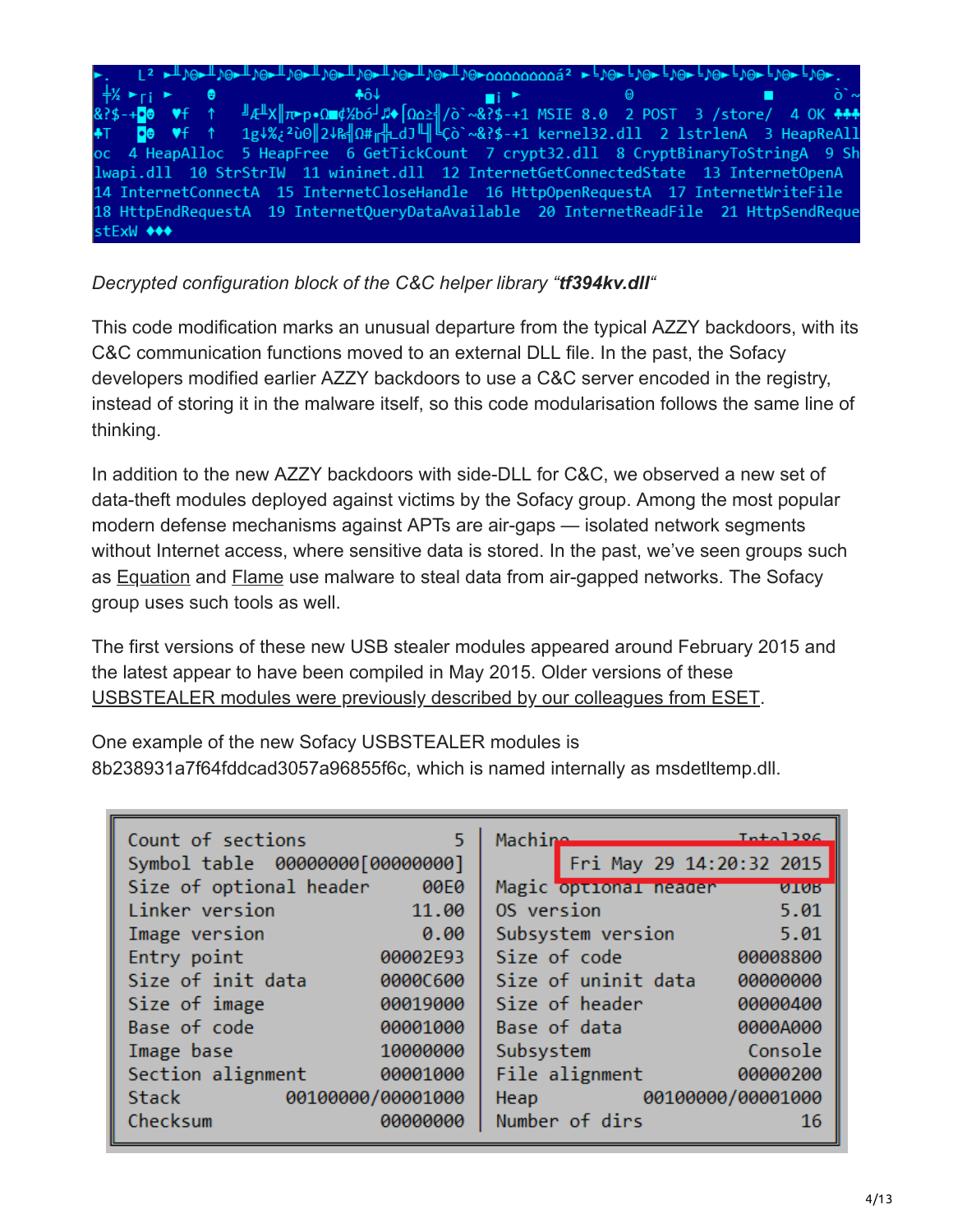This data theft module appears to have been compiled in May 2015 and is designed to watch removable drives and collect files from them, depending on a set of rules defined by the attackers. The stolen data is copied into a hidden directory as "**%MYPICTURES%\%volume serial number%**", from where it can be exfiltrated by the attackers using one of the AZZY implants. More details on the new USB stealers are available in the section on technical analysis.

## **Conclusions**

Over the last year, the Sofacy group has increased its activity almost tenfold when compared to previous years, becoming one of the most prolific, agile and dynamic threat actors in the arena. This activity spiked in July 2015, when the group dropped two completely new exploits, an Office and Java zero-day.

At the beginning of August, Sofacy began a new wave of attacks, focusing on defenserelated targets. As of November 2015, this wave of attacks is ongoing. The attackers deploy a rare modification of the AZZY backdoor, which is used for the initial reconnaissance. Once a foothold is established, they try to upload more backdoors, USB stealers as well as other hacking tools such as "Mimikatz" for lateral movement.

Over the last year, the #Sofacy group has increased its activity almost tenfold, that spiked in July 2015

[Tweet](https://twitter.com/share?url=https%3A%2F%2Fsecurelist.com%2Fsofacy-apt-hits-high-profile-targets-with-updated-toolset%2F72924%2F&text=Over+the+last+year%2C+the+%23Sofacy+group+has+increased+its+activity+almost+tenfold%2C+that+spiked+in+July+2015)

Two recurring characteristics of the Sofacy group that we keep seeing in its attacks are speed and the use of multi-backdoor packages for extreme resilience. In the past, the group used droppers that installed both the SPLM and AZZY backdoors on the same machine. If one of them was detected, the other one provided the attacker with continued access.

As usual, the best defense against targeted attacks is a multi-layered approach. Combine traditional anti-malware technologies with patch management, host intrusion detection and, ideally, allowlisting and default-deny strategies. According to a study by the Australian DSD, 85% of the targeted attacks analysed could have been stopped by four simple defense [strategies. While it's impossible to achieve 100% protection, in practice and most cases](https://securelist.com/blog/software/69887/how-to-mitigate-85-of-threats-with-only-four-strategies/) all you have to do is increase your defenses to the point where it becomes too expensive for the attacker – who will just give up and move on to other targets.

[More information about the Sofacy group is available to customers of](https://www.kaspersky.com/enterprise-security/apt-intelligence-reporting) **Kaspersky Intelligent Services**.

[Is there a 'silver bullet' to protect yourself against Sofacy? Learn more on Kaspersky](https://www.kaspersky.com/blog/sofacy-2017-update/21227/) Business blog.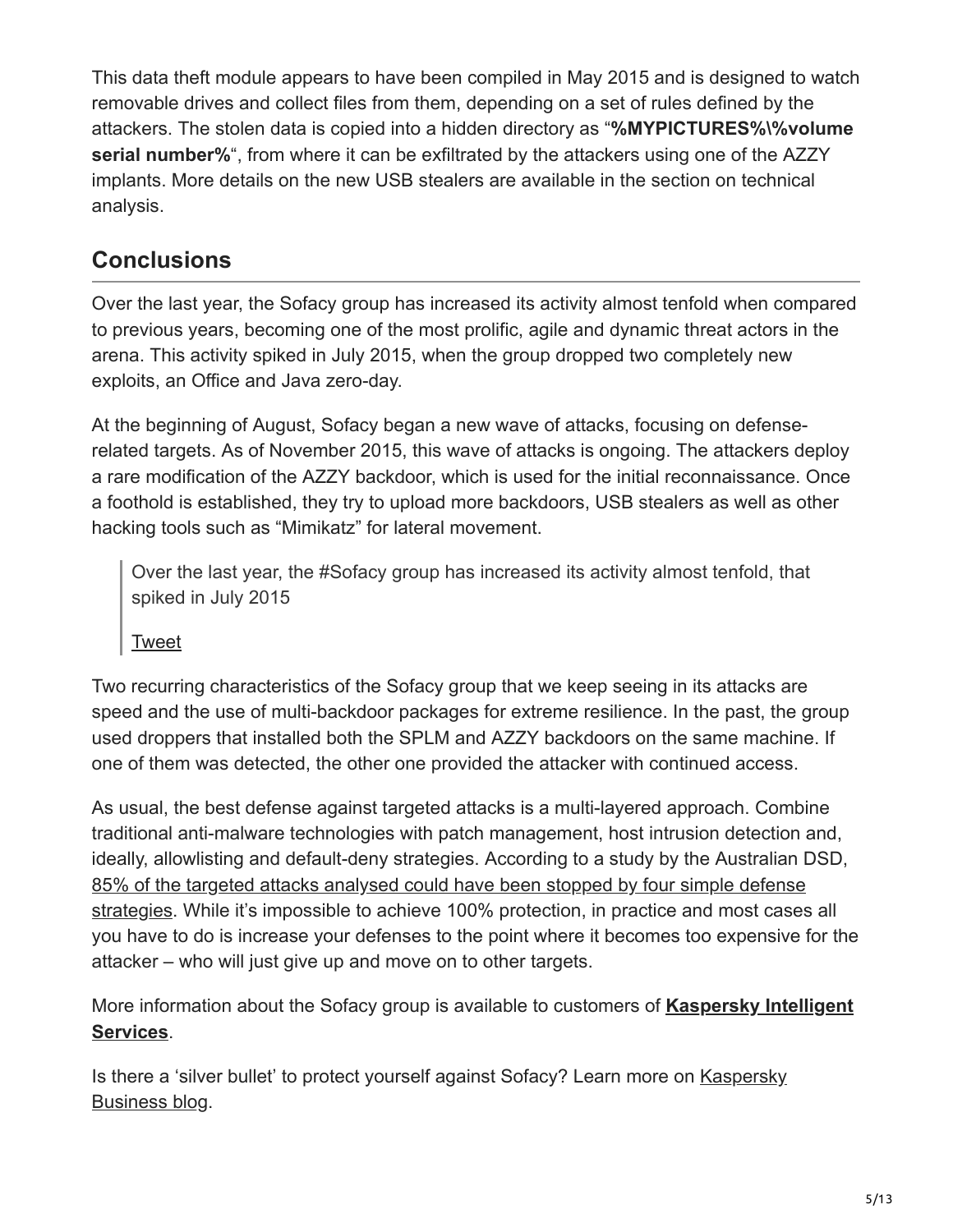## **Technical analysis**

**Internal name:** DWN\_DLL\_MAIN.dll **File format:** PE32 DLL **MD5:** ce8b99df8642c065b6af43fde1f786a3 **Linker version:** 11.0, Microsoft Visual Studio **Linker timestamp:** 2015.07.28 13:05:20 (GMT) **Exported functions:**

- 10003F30: ?Applicate@@YGHXZ
- 10004270: ?SendDataToServer\_2@@YGHPAEKEPAPAEPAK@Z
- 10003F60: ?k@@YGPAUHINSTANCE @@PBD@Z

The library starts its main worker thread from the DllMain function.

Most of the strings inside the module are encrypted with a homebrew XOR-based algorithm. In addition to that, API function names are reversed, presumably to avoid detection in memory.

Once started, the code in the main thread resolves the basic API functions it needs and loads an additional library from the following location: **"%TEMP%\tf394kv.dll"**. If this file is not present, it is recreated from a hardcoded encrypted array inside the body of the DLL.

Next, the module enters an infinite loop. Every five minutes it collects basic system information and sends it to the C2 server:

- Windows version number
- Hardcoded string "4.3" (the backdoor's internal version number)
- List of running processes

The main thread also spawns a separate thread for receiving new commands from the C2 servers. Every 10 minutes, it sends a new request to the server. The server is expected to send back executable code and one of the following commands:

- Write a new file "%LOCAL\_APPDATA%\dllhost.exe" or "%TEMP%\dllhost.exe" and execute it, then delete the file
- Write a new file "%LOCAL\_APPDATA%\sechost.dll" or "%TEMP%\sechost.dll" and call its first exported function using "rundll32.exe" or Windows API, then delete the file
- Run shellcode provided by the server in a new thread

While processing the commands, the backdoor logs all errors and execution results. The module also reads the contents of the file "**%APPDATA%\chkdbg.log**" and appends it to the results. It then sends the aggregated log back to the C2 server.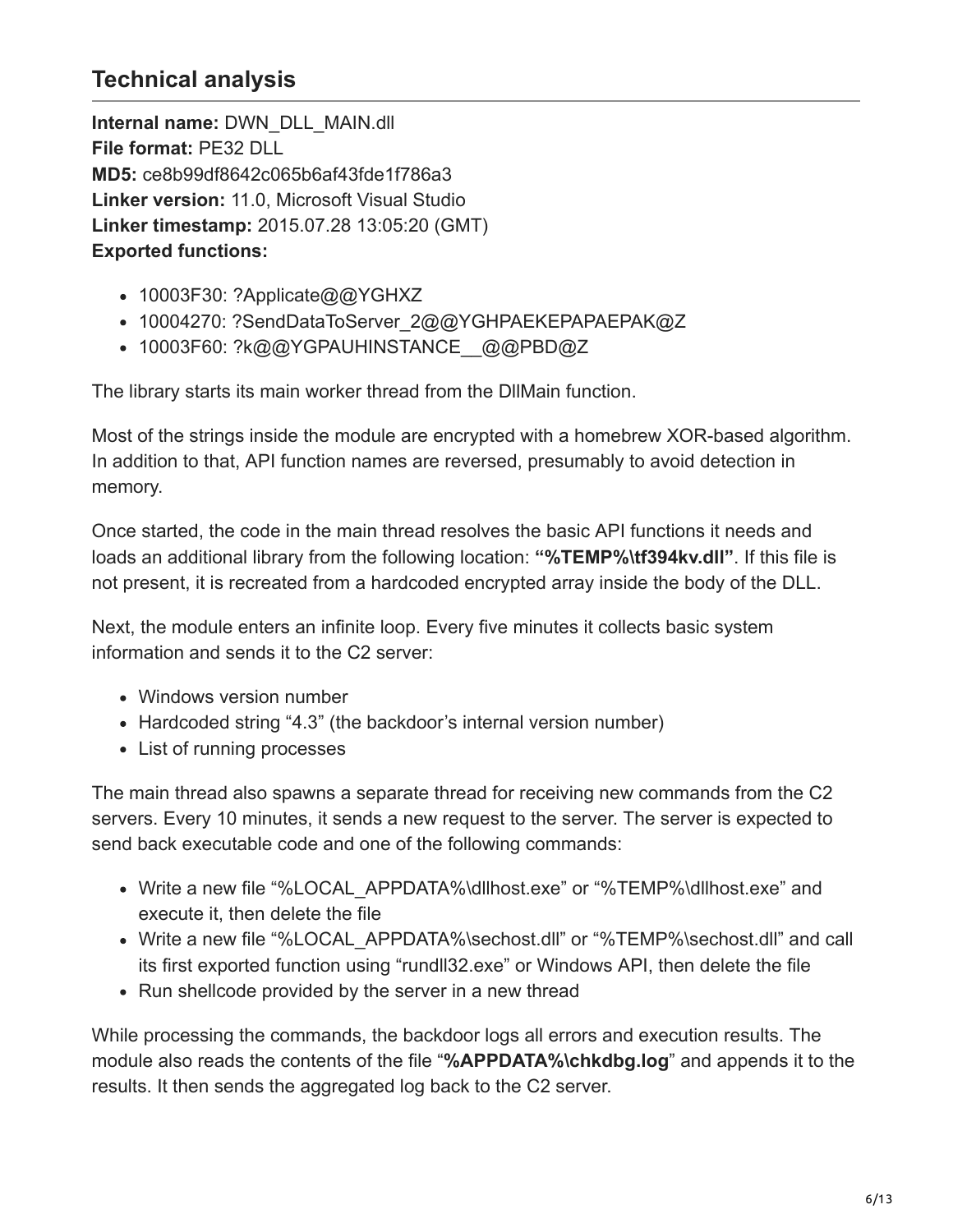The module aborts the thread receiving C2 command after it fails to correctly execute commands more than six times in a row, i.e. if file or process creation fails.

The export called "**k**" is a wrapper for the "LoadLibraryA" API function.

The export called "**SendDataToServer\_2**" does exactly what the name means: it encrypts all collected data, encodes it using Base64 encoding and calls its additional library to send the data to the C2 server. The names of the C2 servers are hardcoded.

%.2d%.2d%.2d%.2d POST MSIE 8.0  $0K$  $%$  s  $ID: % d$  $P$  a  $t$   $h$  :  $% s :$ %s err: %.8x♪⊠ stfnc fncr llyb proc runf vrpr ther teex rundll32.exe "%s",#1 mtfs dllh ost.exe sechost.dll WinIDS.dll /store/ intelnetservice. com o intelsupport.net kernel32.dll GetProcessHeap WaitForSingleObj ect SetErrorMode HeapFree HeapAlloc 1strlenA CloseHandle WriteFile OpenProcess CreateFi leW GetLastError DeleteFileW Sleep CreateThread \_snwprintf lstrlenW GetTickCount srand lstrcatW GetVersion CreateProcessW AnoitamrofnIemuloVteG msvcrt.dll memset sprintf rtsr ts GetExitCodeThread crypt32.dll CryptStringToBinaryA CryptBinaryToStringA GetComputerNa meA WemaNeliFeludoMteG VirtualProtect HeapReAlloc TerminateThread lld.23ipavda Process32 NextW Process32FirstW CreateToolhelp32Snapshot GetModuleFileNameExW psapi.dll rand HeapS ize SHGetFolderPathW shell32.dll shlwapi.dll StrStrIW memcpy user32.dll TranslateMessage DispatchMessageA wininet.dll GetMessageA InternetQueryDataAvailable InternetReadFile Ht tpOpenRequestA HttpSendRequestExA InternetWriteFile HttpEndRequestA InternetCloseHandle InternetGetConnectedState InternetOpenA InternetConnectA ReadFile GetTempPathW \ c h k d  $\mathbf{b} \mathbf{g}$ .  $\mathbf{1} \mathbf{o} \mathbf{g}$   $\blacklozenge \blacklozenge$   $\mathbf{W}$   $\mathbf{MZ}$   $\mathbf{R}$   $\blacklozenge$   $\mathbf{W}$   $\mathbf{y}$   $\mathbf{y}$   $\mathbf{y}$   $\mathbf{y}$   $\mathbf{y}$   $\mathbf{y}$ à *β*v∘β

## *Hardcoded C&C servers in the main module*

The two C&C's hardcoded in the configuration block of the main binary are:

- **intelnetservice[.]com**
- **intelsupport[.]net**

The export called "**Applicate**" runs a standard Windows application message loop until a "WM\_ENDSESSION" message is received. It then terminates the main thread.

**Internal name:** snd.dll **File format:** PE32 DLL **MD5:** 8c4d896957c36ec4abeb07b2802268b9 **Linker version:** 11.0, Microsoft Visual Studio **Linker timestamp:** 2015.07.24 12:07:27 (GMT) **Exported functions:**

- 10001580: Init
- 10001620: InternetExchange
- 10001650: SendData

This external library implements a simple Wininet-based transport for the main module.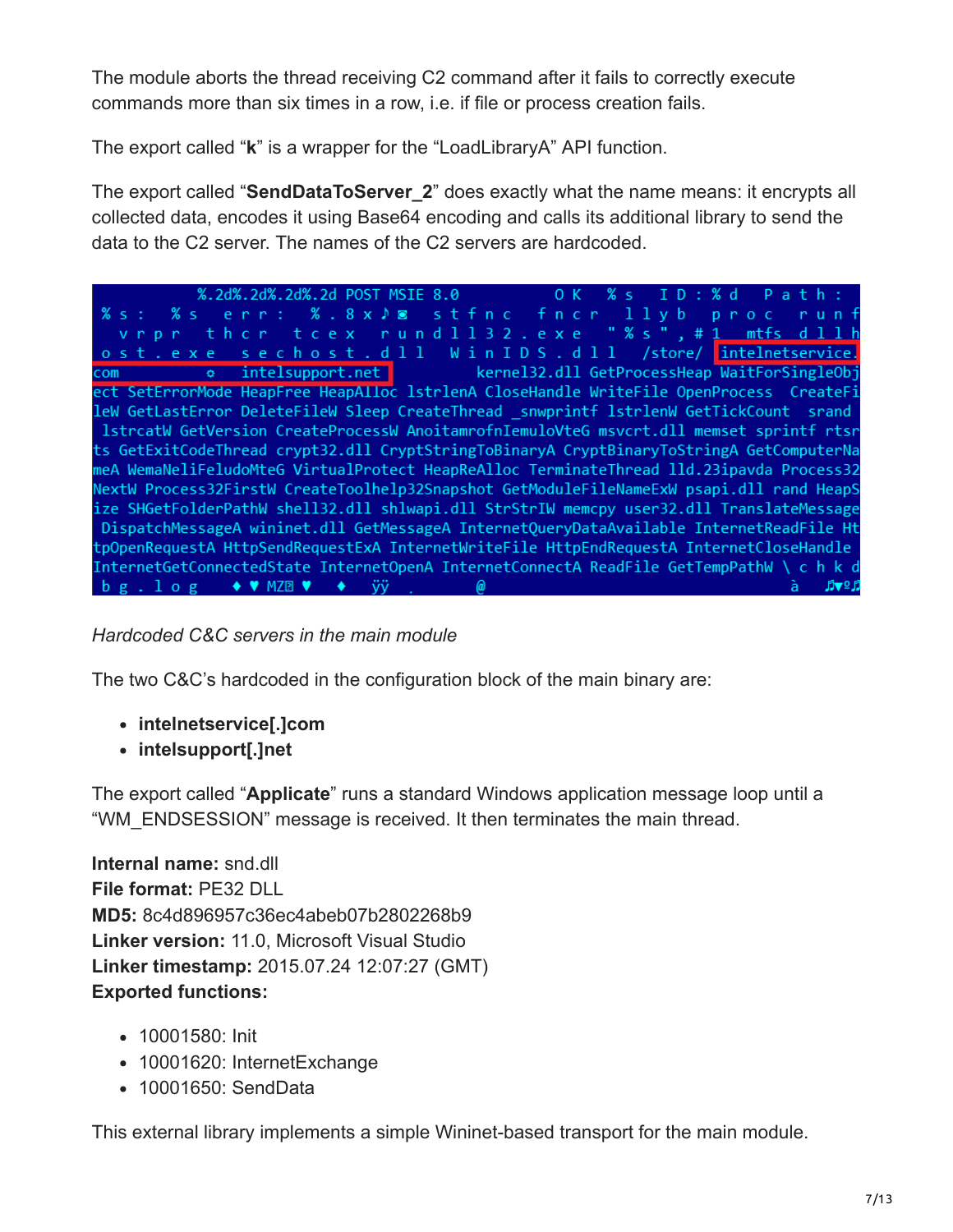The strings inside the binary are encrypted using 3DES and XOR and reversed.

The DllMain function initializes the library and resolves all required Windows API functions.

The "**Init**" export establishes connection to port 80 of a C2 server using Wininet API. The user agent string employed is **"MSIE 8.0"**.

The "**SendData**" export sends a HTTP POST request using a hardcoded URI "**/store/**". The reply, if its length is not equal to six and its contents do not contain "OK" is returned back to the caller.

The "**InternetExchange**" export closes the established connection and frees associated handles.

## **Sofacy AZZY 4.3 dropper analysis**

**File format:** PE32 EXE **File size:** 142,336 bytes **MD5:** c3ae4a37094ecfe95c2badecf40bf5bb **Linker version:** 11.0, Microsoft Visual Studio **Linker timestamp:** 2015.02.10 10:01:59 (GMT)

Most of the strings and data in the file are encrypted using 3DES and XOR.

The code makes use of the Windows Crypto API for 3DES and the decryption key is stored as a standard Windows PUBLICKEYSTRUC structure:

```
CryptAcquireContextA(&phProv, "{wdfr}", "Microsoft Enhanced Cryptographic Provider v1.0", 1u, 0x10u);<br>CryptAcquireContextA_0(&phProv, "{wdfr}", "Microsoft Enhanced Cryptographic Provider v1.0", 1, 16);<br>result = CryptAcquir
if ( result )
ſ
  result = CryptImportKey(phProv, v8, v21, 0, 0, &v22);
  if ( result )
     v12 = *v20 % v10;
     v13 = 0;v14 = 0:
     v18 = *v20 * v10;v15 = *v20 / v10 + (v12 != 0) - 1;v21 = v15;v16 = v15 == 0;while (1)К
       if ( |v16| | (v23 = v12) == 0 )
         v23 = v10;result = CryptDecrypt(v22, 0, v13 == v15, 0, v14 + *v19, &v23);
```
*Part of the decryption algorithm*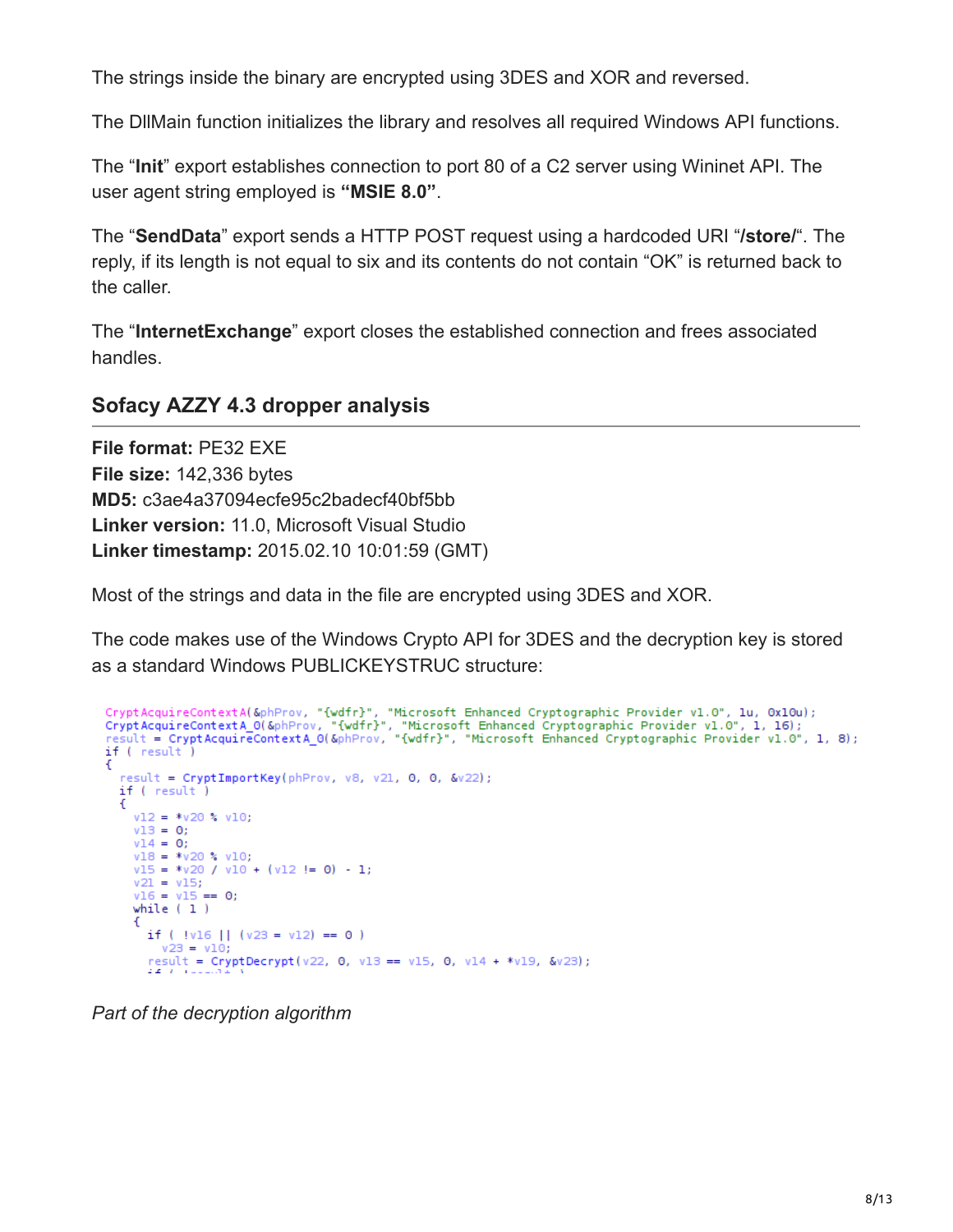| db<br>$\Theta$<br>: DATA XREF: XorOnDES+521o XorOnDES<br>encryptedBlob db PLAINTEXTKEYBLOB                                                                             |
|------------------------------------------------------------------------------------------------------------------------------------------------------------------------|
| : main+2FCîo<br>db CUR BLOB VERSION<br>dw 0                                                                                                                            |
| dd CALG 3DES<br>$dd$ 24<br>db 4Ch, 86h, 19h, 25h, 0B9h, 1, 0A4h, 75h, 67h, 0C7h, 51h<br>db 0E5h, 32h, 0C8h, 3Eh, 0D6h, 0F2h, 34h, 9Eh, 0C4h, 0C7h<br>db 25h, 15h, 0D6h |

*Header of one encrypted data buffer containing the hardcoded 3DES key*

First, it creates a new directory: "%LOCAL\_APPDATA%\Microsoft\Windows". If the directory creation fails it tries to install into "%TEMP%" directory instead.

Next it writes a hardcoded binary from its body to **"msdeltemp.dll"** into the target directory**.** If the file exists it then moves it to " **tmpdt.tmp**" in the same directory and continues the installation. Sets file creation timestamp to that of "%SYSTEM%\sfc.dll"

To ensure the dropped payload starts automatically on user log-in it creates the following registry key:

*[HKCU\SOFTWARE\Microsoft\Windows\CurrentVersion\Run]*

*StartUpChekTemp=RUNDLL32.EXE "%path to msdeltemp.dll%",#1*

Next, it starts the dropped dll using the same command line:

#### **RUNDLL32.EXE "***%path to msdeltemp.dll%***",#1**

Finally, the program removes itself by starting the following command: "cmd /c DEL *%path to self%*"

The MD5 of the dropped file is **f6f88caf49a3e32174387cacfa144a89**

## **Dropper payload – downloader DLL**

**Internal name:** msdetltemp.dll **File format:** PE32 DLL **File size:** 73 728 bytes **MD5:** f6f88caf49a3e32174387cacfa144a89 **Linker version:** 11.0, Microsoft Visual Studio **Linker timestamp:** 2015.02.10 07:20:02 (GMT) **Exported functions:** 10002B55: Applicate

Most of the strings inside the binary are encrypted using a homebrew XOR-based algorithm and reversed.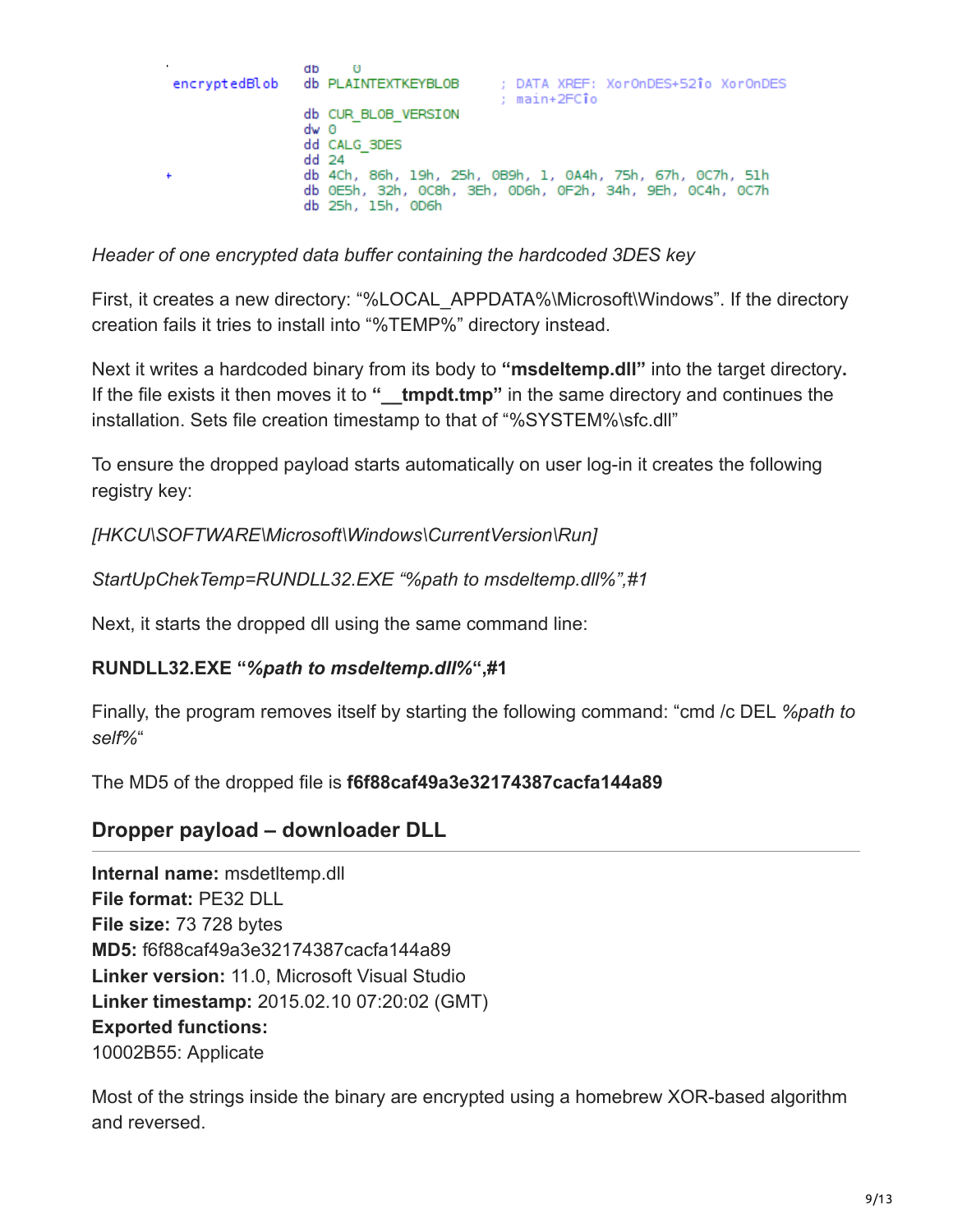The library is an older version of the "DWN\_DLL\_MAIN.dll" (md5: ce8b99df8642c065b6af43fde1f786a3).

The DllMain function is identical and starts the main thread; the "**Applicate**" function is identical to the one in the newer library. This version of the module does not rely on an external transport DLL for communicating with its C2 servers; instead it directly uses Wininet API functions.

The module contains the following hardcoded C2 server names:

- **drivres-update[.]info**
- **softupdates[.]info**

The module uses a hardcoded URL ("**/check/**") for sending HTTP POST requests to its C2 servers.

The server is expected to send back executable code and one of the following commands:

- Write a new file "%LOCAL\_APPDATA%\svchost.exe" or "%TEMP%\svchost.exe" and execute it, then delete the file
- Write a new file "%LOCAL\_APPDATA%\conhost.dll" or "%TEMP%\conhost.dll" and call its first exported function using "rundll32.exe" or Windows API, then delete the file
- Run shellcode provided by the server in a new thread

## **File collection module ("USB Stealer")**

**Internal name:** msdetltemp.dll (from resources) **File size:** 50,176 bytes **File format:** PE32 EXE **MD5:** 0369620eb139c3875a62e36bb7abdae8 **Linker version:** 10.0, Microsoft Visual Studio **Linker timestamp:** 2015.02.09 11:48:01 (GMT)

Most of the strings inside the binary are encrypted using 3DES and XOR and reversed.

The program creates the mutex "mtx" and an event named "WerTyQ34C".

Upon start, it creates a window with the class name "Hello" and title "Program", subscribes for device arrival notifications for that window and enters a standard Windows message processing loop. The message processing function waits for the WM\_DEVICECHANGE event and starts a new thread on its arrival.

The module inspects every new disk volume attached to the system. For every disk it creates a "stash" directory in "%*root stash directory location*%\*%volume serial number in hex%"* with attributes FILE\_ATTRIBUTE\_HIDDEN and FILE\_ATTRIBUTE\_SYSTEM. The root stash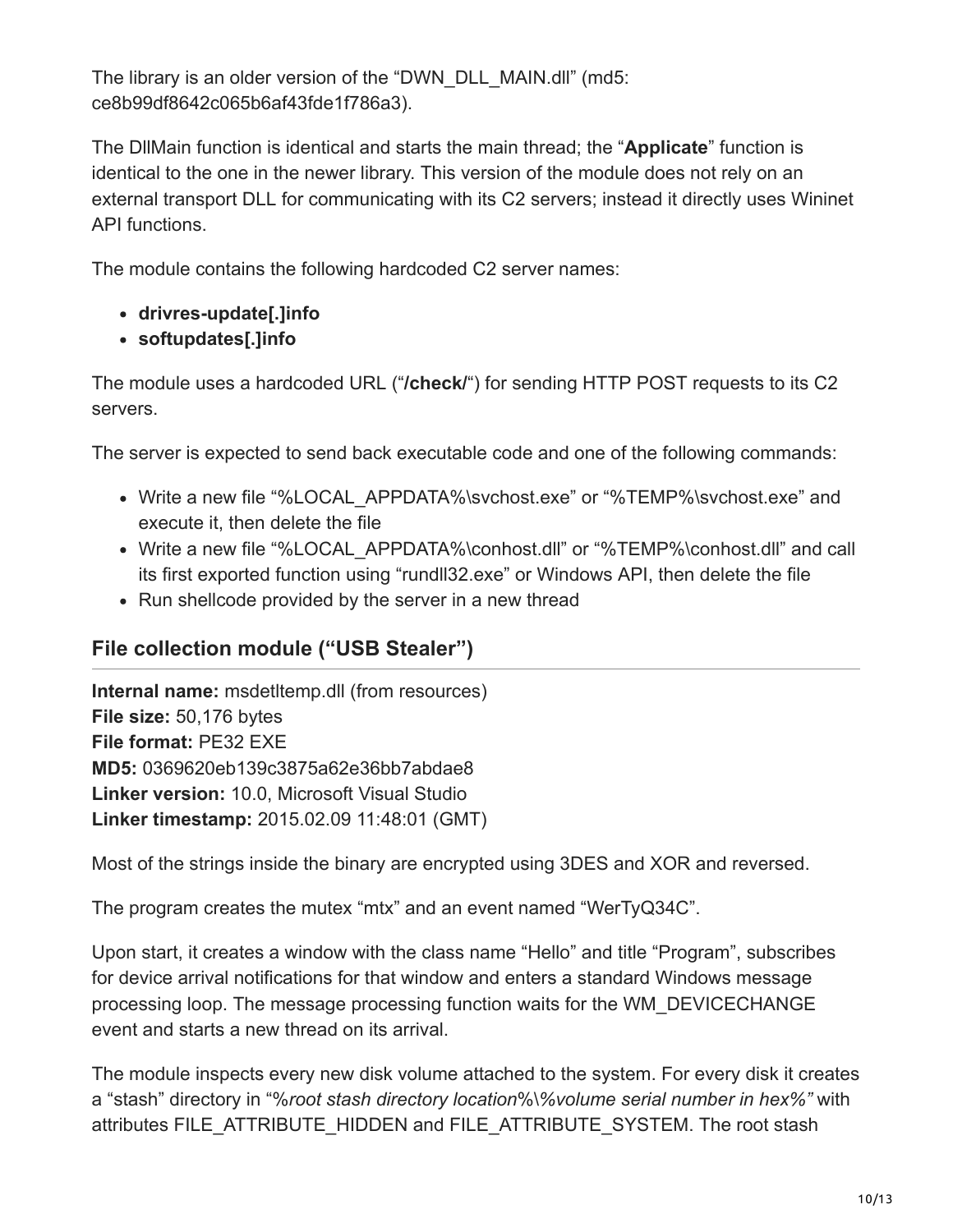directory location may be read from the configuration file or set to the default location which is "%MYPICTURES%".

Then, it traverses the filesystem of the volume looking for files. Depending on the settings read from the configuration file, the scope may be narrowed to files with particular extensions and/or files created after a specified date.

It is worth noting that if the source file location contains the string "System Volume Information\S-1-5-21-1315235578-283289242\", then the file is deleted after copying to the "stash" directory. There are known related samples that are able to create such directories on removable drives, i.e. the sample with md5: 8cb08140ddb00ac373d29d37657a03cc.

The configuration file is loaded from the same directory as the module and is expected to have a name "**NvCpld.dat**". It is a text file that may contain the following configuration parameters:

- Path location of the root "stash" directory
- Ext search for files with one of these extensions only
- Date search for files not earlier than this date

**Internal name:** NvCpld.dll (from export table), msdetltemp.dll (from resources), IGFSRVC.dll (from resources) **File format:** PE32 DLL **File size:** 76,288 bytes **MD5s:** 8b238931a7f64fddcad3057a96855f6c,ce151285e8f0e7b2b90162ba171a4b90 **Linker version:** 11.0, Microsoft Visual Studio Linker timestamps: 2015.05.29 11:20:32 (GMT), 2006.11.25 04:39:15 (GMT) Exported functions: 10002500: NvMswt 10002860: NvReg 10002880: NvStart 10002A80: NvStop

This library is a newer version of the file collection module (md5: 0369620eb139c3875a62e36bb7abdae8) wrapped in a DLL file.

There are two known variants of this module; they only differ in timestamp values and version information in the resource section.

The DllMain function only decrypts the data structures and initializes Windows API pointers.

The function "**NvMswt**" is a wrapper for the API function MsgWaitForMultipleObjects.

The function "**NvReg**" is a wrapper for the API function RegisterClassW.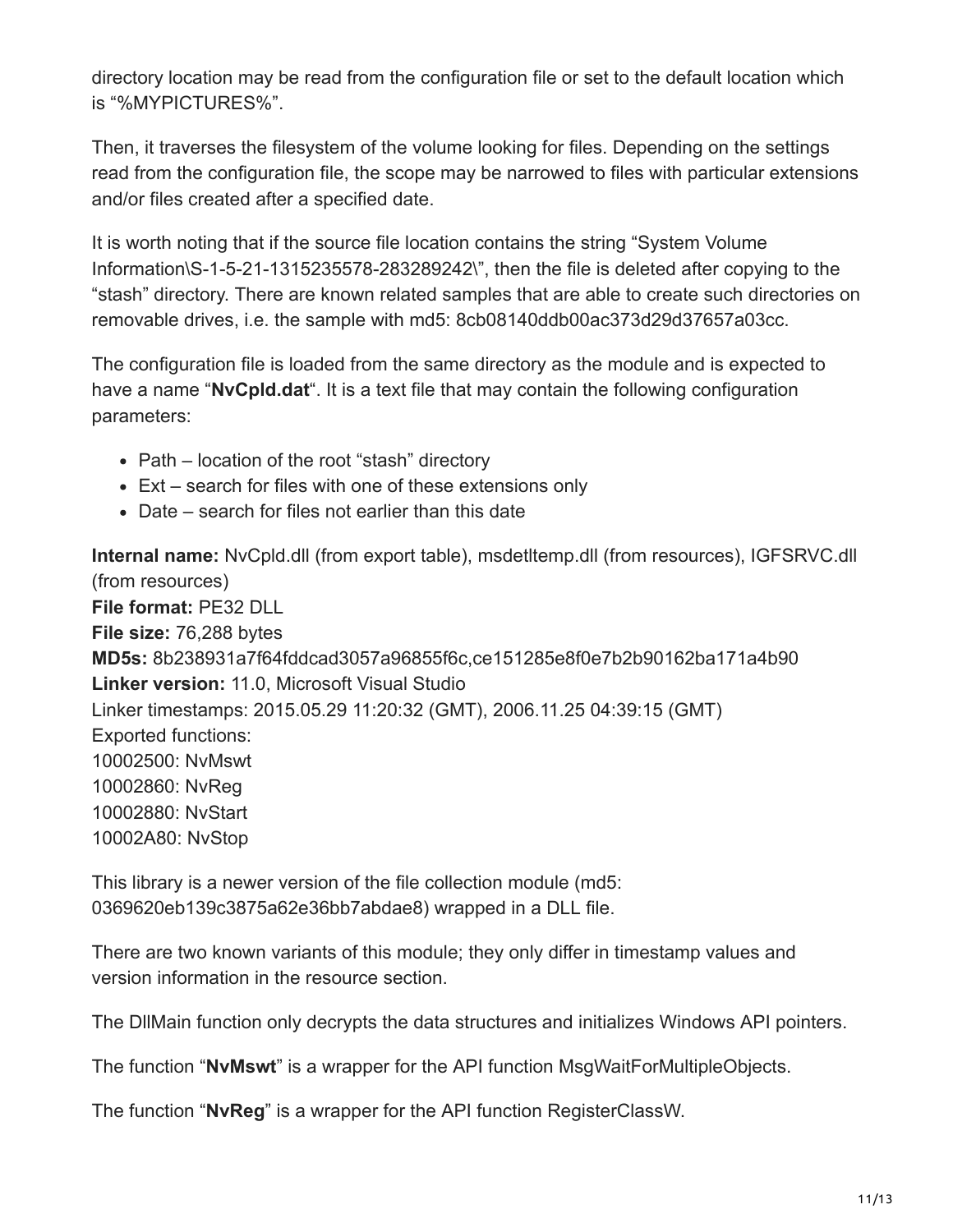The function "**NvStart**" is similar to the main function of the older module; it creates a window and enters the message loop waiting for device arrival notifications. The only difference introduced is that an event named "**WerTyQ34C**" can be signalled by the function "**NvStop**" to terminate the message loop and stop processing.

## **Indicators of compromise:**

## **AZZY 4.3 installer:**

c3ae4a37094ecfe95c2badecf40bf5bb

## **New generation (4.3) AZZY implants:**

ce8b99df8642c065b6af43fde1f786a3 f6f88caf49a3e32174387cacfa144a89

## **Dropped C&C helper DLL for AZZY 4.3:**

8c4d896957c36ec4abeb07b2802268b9

## **File collectors / USB stealers:**

0369620eb139c3875a62e36bb7abdae8 8b238931a7f64fddcad3057a96855f6c ce151285e8f0e7b2b90162ba171a4b90 f6f88caf49a3e32174387cacfa144a89

## **Stand-alone AZZY backdoors:**

a96f4b8ac7aa9dbf4624424b7602d4f7 9d2f9e19db8c20dc0d20d50869c7a373

## **C&C hostnames:**

- drivres-update[.]info
- intelnetservice[.]com
- intelsupport[.]net
- softupdates[.]info

## **Kaspersky Lab products detect the malware mentioned here with the following names:**

- Trojan. Win32. Sofacy.al
- Trojan.Win32.Sofacy.be
- Trojan. Win32. Sofacy. bf